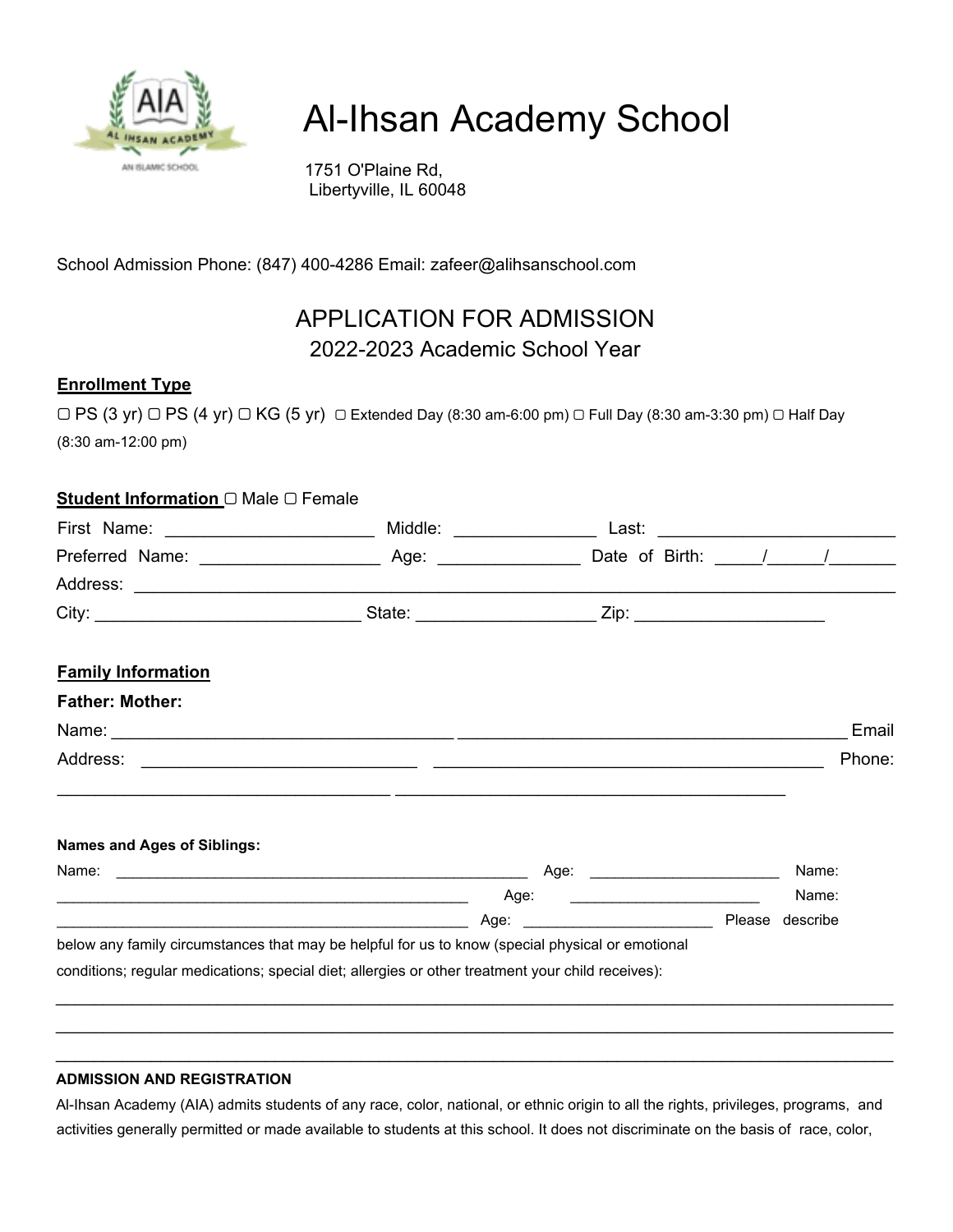nationality, or ethnic origin in administration of educational policies, admission policies and other school administered programs. It is the policy of AIA to do everything possible so that no child shall be denied an education because of cost.

#### **Enrollment Procedures**

The following application forms must be completed by the parent/guardian of the child prior to being considered for enrollment in any of our AIA Programs. Please also attach copies of the child's birth certificate and a copy of their latest immunization records. Make sure all forms are completed and duly signed.

#### **Admission Requirements**

• All students must be at least 3 years old and toilet trained by September  $1<sup>st</sup>$ , of the year of attendance for Pre-school 3 and 4 year old programs.

• All students must be at least 5 years old by September  $1<sup>st</sup>$ , of the year of attendance for admission to KG.

#### **Student Activity Fees:**

A \$250 student activity fee is due at the time of enrollment. *This deposit is non-refundable* and will be applied toward extracurricular activities, field trips, or other programs deemed necessary by Al-Ihsan Academy.

#### **Tuition Fees and Payments:**

Tuition payments are divided into 10 payments, due on the 1st day of each month beginning August 1 2022, and ending May 31, 2023. A \$25 late fee will automatically be assessed on the 6th day of those months if payment has not been received. If arrangements are not made and parents are delinquent in tuition payments, the child's enrollment will be forfeited.

Payments can be made by writing a check to Al-Ihsan Academy or a **direct transfer to the bank (zelle)** through email **account@alihsanschool.com**. Checks can be mailed to - **1995 S Egret Ct Libertyville, IL 60048**.

#### **Discounts:**

• Full tuition is payable for the first child, with a 10% sibling discount per child for all others. • Full year tuition paid by August 1<sup>st</sup> will receive a 5% discount.

#### **Agreements:**

I understand that children are admitted for the full academic year and that my agreement to pay for the school year is not subject to adjustments for illness, absence, vacation, or holidays.

This contract may be canceled by either party (Al-Ihsan Academy or parent) upon the condition that a 30-day written notice is provided prior to the withdrawal date. The parent will be expected to pay the tuition to cover the time the child attends the school, as well as the 30-day notice time period. Tuition refunds will be prorated 30 days from the date of the written notice.

Date: \_\_\_\_\_\_\_\_\_\_\_\_\_\_\_\_\_\_\_\_\_\_\_\_\_

I understand that there may be occasional changes in regular school hours for special circumstances.

| Signature of Parent: |  |
|----------------------|--|
|                      |  |